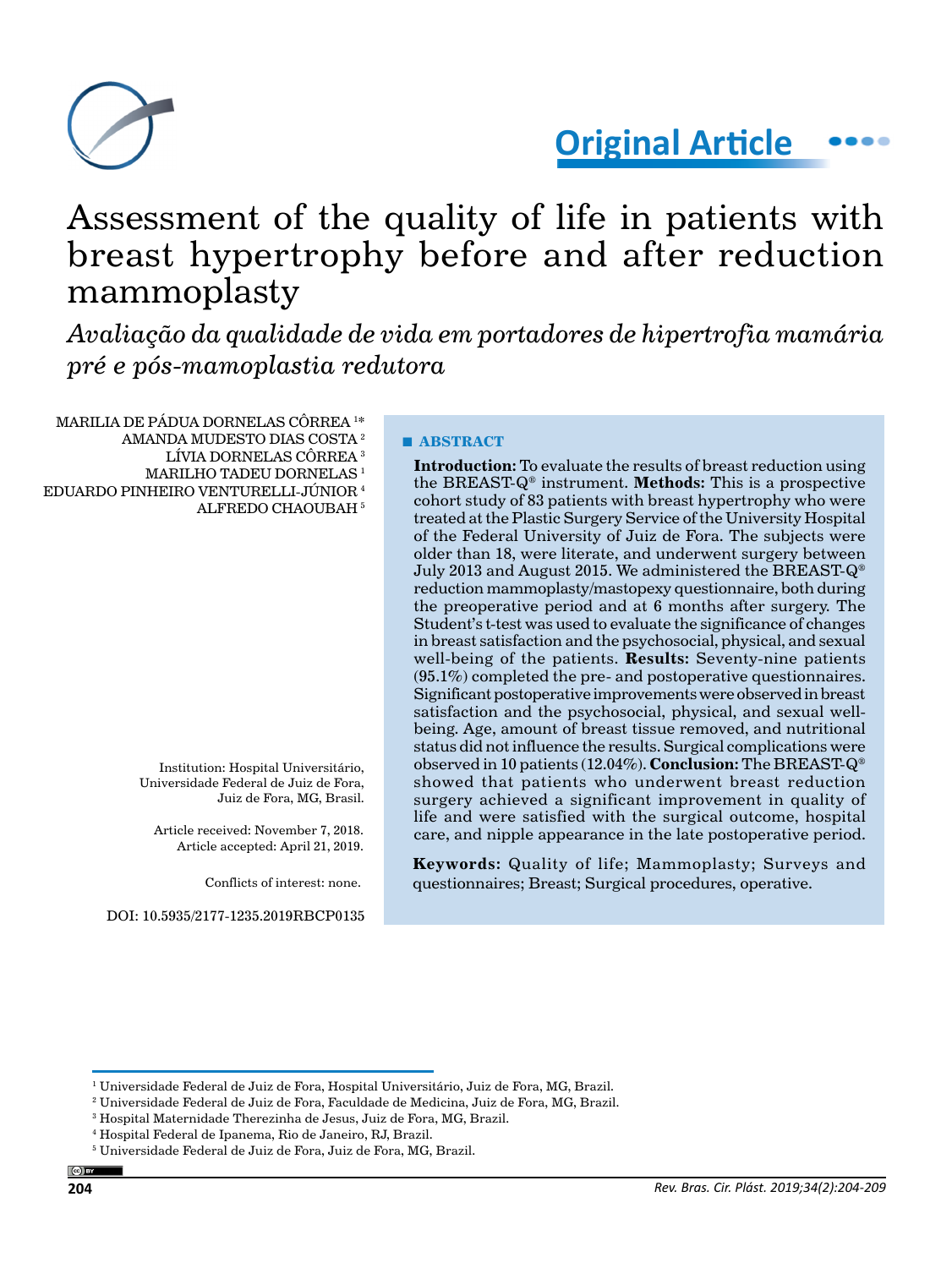#### **■ RESUMO**

**Introdução:** Avaliar os resultados da mamoplastia redutora por meio do instrumento BREAST-Q®. **Métodos:** Foram selecionadas 83 pacientes portadoras de hipertrofia mamária atendidas no Serviço de Cirurgia Plástica do Hospital Universitário da Universidade Federal de Juiz de Fora (HU-UFJF), conduzidas em um estudo de coorte prospectivo. Com idade superior a 18 anos, alfabetizadas, operadas no período entre julho de 2013 a agosto de 2015. Utilizou-se o questionário BREAST-Q®, módulo para mamoplastia redutora/mastopexia no pré-operatório e com seis meses de pós-operatório. Teste t pareado foi utilizado para avaliar a significância das mudanças na satisfação com as mamas, bem-estar psicossocial, bem-estar físico e bemestar sexual. **Resultados:** Setenta e nove pacientes (95,1%) responderam os questionários de pré e pós-operatório. Melhoras com significância estatística foram observadas nas médias das categorias presentes quando comparados pré e pós-operatório, como satisfação com as mamas, bem-estar psicossocial, bemestar físico e bem-estar sexual. Idade, peso retirado e estado nutricional não influenciaram os resultados. As complicações foram observadas em dez (12,04%) pacientes. **Conclusão:** O BREAST-Q® mostrou que as pacientes com hipertrofia mamária submetidas à cirurgia para redução do volume mamário tiveram uma melhora significativa na qualidade de vida em seus diversos aspectos, além de avaliar como positivo o resultado cirúrgico, a atuação da equipe médico-hospitalar e a satisfação com os mamilos no pós-operatório tardio.

**Descritores:** Qualidade de vida; Mamoplastia; Inquéritos e questionários; Mama; Procedimentos cirúrgicos operatórios.

## **INTRODUCTION**

The breasts have great importance as both a physical and mental attribute for women. Besides creating a body image that symbolizes sensuality and sexuality and determining factors of women's femininity, they are considered one of the symbols of life and motherhood $^{\rm l}$ .

Breast hypertrophy (BH) is one among the benign changes that affect the breasts and is characterized by a bulky and disproportionate size of the breast to the biotype of the woman. This disharmony between the idealized form and that which is caused by hypertrophy causes physical and psychological changes, hindering social interaction and successful interaction of women with the environment<sup>2</sup>. Patients with BH are more likely to have decreased self-esteem and sexual activity, depression, and anxiet $v^{3,4}$ .

Assessing improvement in the quality of life of patients undergoing reduction mammoplasty has been necessary since the development of the technique, in order to validate its use in patients with BH. The improvement of symptoms such as cervical, thoracic,

and shoulder pain, and headache indicates that quality of life improves in patients undergoing this procedure<sup>5</sup>.

Several subjective and objective forms of evaluation were developed to measure changes in the quality of life in patients undergoing reduction mammoplasty, by assigning scores to increase the reliability of the results<sup>6</sup>. The application of these tools enabled assessment of several variables related to the satisfaction of the patients undergoing this surgery.

Although a high degree of satisfaction and improvement in quality of life has been previously reported in the literature, few studies have used research instruments that are specific for reduction mammoplasty or have reassessed the same sample in the preoperative and late postoperative periods.

#### **OBJECTIVE**

To obtain reliable results, we decided to assess the results of reduction mammoplasty and the physical, social, and psychological impact in patients undergoing surgery by administering the BREAST- $Q^{\otimes 7,8}$ questionnaire.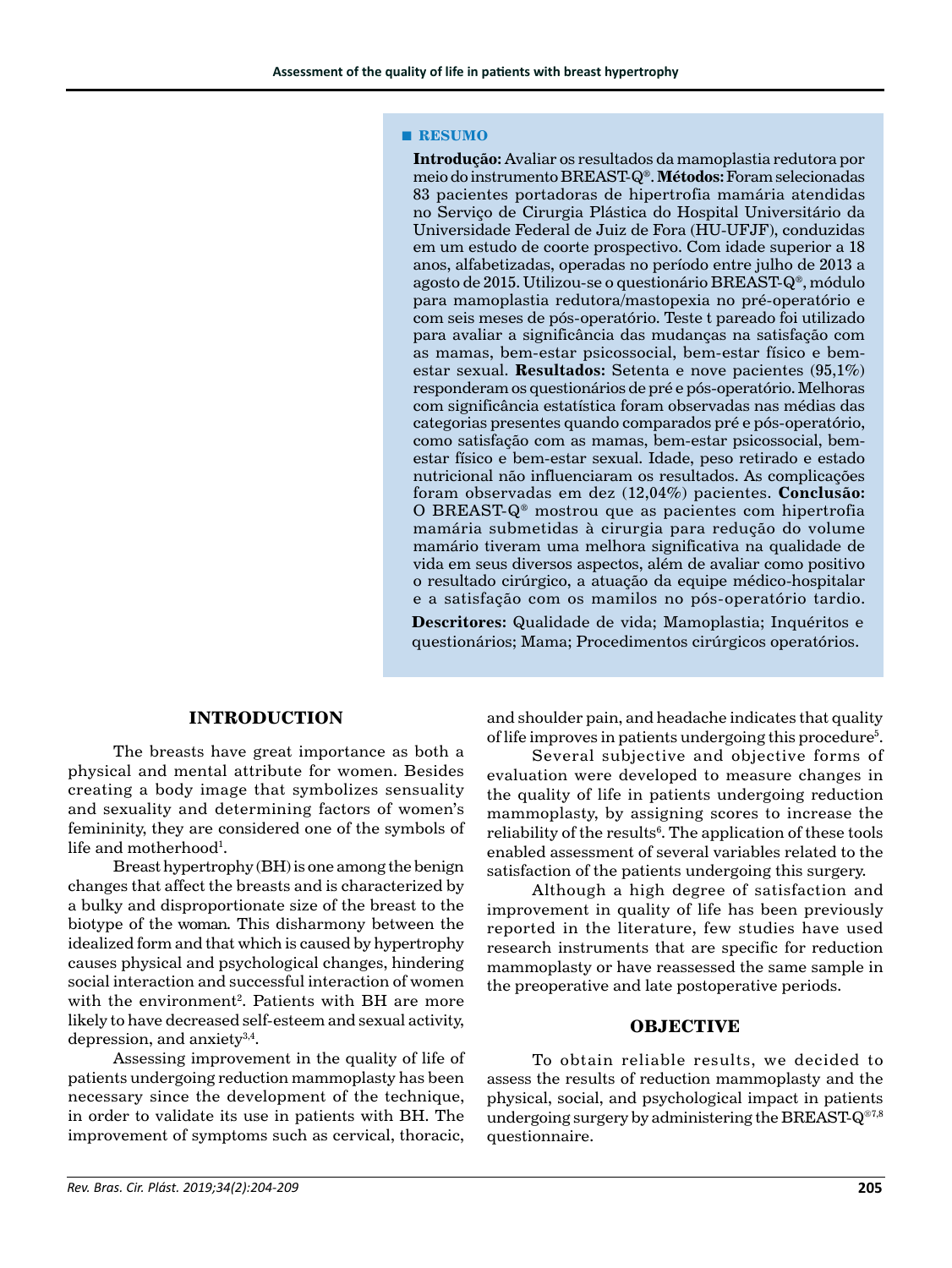BREAST- $Q^*$  is a tool for evaluating the body image and quality of life in patients undergoing breast surgery, consisting of four modules specific for breast augmentation, breast reduction, breast reconstruction, and mastectomy without reconstruction in addition to a common module comprising relevant items for all patients undergoing breast surgery. BREAST-Q® can be used to investigate the impact and efficacy of breast surgery from the patient's perspective pre- and postoperatively<sup>7</sup>.

#### **METHODS**

For this prospective cohort study, 83 patients with BH were consecutively selected and treated at the Plastic Surgery Service of the University Hospital of the Federal University of Juiz de Fora (HU-UFJF) (Juiz de Fora, Minas Gerais, Brazil, belonging to the Unified Health System of Brazil. The selected patients had not undergone any other surgical procedure on the breasts or bariatric surgery, were aged over 18 years, were literate, and underwent surgery from July 2013 to August 2015.

All participants signed an informed consent form approved by the Research Ethics Committee of the HU-UFJF (number 309.134, dated June 24, 2013).

The patients were identified, and the module for reduction mammoplasty/mastopexy of the BREAST-Q® questionnaire, an instrument validated in Brazil, was used for data collection<sup>8,9</sup> in the preoperative period and  $6$ months after surgery. The questionnaire was administered to 83 patients in the preoperative period and to 79 patients 6 months after surgery at the HU-UFJF Plastic Surgery Outpatient Clinic and at predetermined times, according to the surgical schedule. The questionnaires were selfadministered with the supervision of one of the researchers, all previously trained to clarify doubts and help patients with difficulties in understanding it. Simultaneously with the administration of the BREAST-Q®, data regarding age, color, body mass index (BMI), and subsequently, the amount of breast resected were collected.

The surgical technique used was the inverted T associated with the techniques of Silveira Neto, Skoog, or Torek for elevation of the areola pedicle, which varies according to each breast.

For statistical evaluation, we used the Q-Score software $6,7,9$ , a specific program for analyzing the BREAST-Q® questionnaire. This software provides clinicians and researchers with a simple and accurate analysis of their data as the scores are calculated from the answers and graded on a scale of 0-100: the higher the score, the better the quality of life related to health and the greater the satisfaction. The paired t-test was used to assess the significance of changes in breast satisfaction and psychosocial, physical, and sexual well-being.

A *p*-value < 0.05 was considered significant. Statistical analyses were performed using SPSS version 21.0 software.

#### **RESULTS**

Eighty-three patients underwent reduction mammoplasty between July 2013 and August 2015. Seventy-nine patients (95.1%) completed the pre- and postoperative questionnaires. Demographic data are presented in Table 1. The mean age was  $38.97 \pm 12.97$ . The mean weight of resected tissue in the right and left breast was  $812.91 \pm 477.79$  g and  $831.11 \pm 497.44$  g, respectively. The highest total weight of breast resected was  $5445 \pm 12.97$  g. The mean BMI of patients in the preoperative period was 29.9  $\pm$  3.74 kg/m<sup>2</sup>.

Postoperatively, statistically significant improvements were observed in breast satisfaction, and psychosocial, physical, and sexual well-being (Table 2).

Preoperative and postoperative scores were 16.5  $\pm$  10.59 and 78.37  $\pm$  16.36 for breast satisfaction, 27.05  $\pm$  16.42 and 84.54  $\pm$  17.82 for psychosocial well-being,  $27.40 \pm 16.69$  and  $78.86 \pm 23.72$  for sexual well-being, and  $52.14 \pm 16.01$  and  $77.26 \pm 13.52$  for physical wellbeing, respectively (all  $p < 0.001$ ) (Table 2).

The sample was divided into two groups to assess the impact of nutritional status on the results: patients with a BMI below the median  $(29.7 \text{ kg/m}^2)$  and patients with a BMI above the median. Although statistical significance was not observed, patients with a BMI below the median had a higher degree of satisfaction in psychosocial (88.45 vs. 81.47,  $p = 0.11$ ) and sexual (81.78 vs. 78.47, *p* = 0.57) well-being. On the other hand, patients with a BMI above the median showed superior improvement in physical well-being (77.88 vs. 77.06, *p* = 0.808). There were no differences between groups in the evaluation of the surgeon, surgical team, and hospital care, and all items received scores close to 100.

Patients above the median age were slightly more satisfied with the result than those below the median. Physical well-being was higher in the postoperative period of older patients vs. younger patients (78.26 vs. 76.93,  $p = 0.667$ ) while breast satisfaction (80.46 vs. 76.33, *p* = 0.26), psychosocial well-being (85.34 vs. 83.78  $p = 0.701$ , and sexual well-being (83.53 vs. 76,  $p = 0.176$ ) were higher in younger patients, despite the lack of statistical significance.

Patients with a total reduction in breast weight below the median (1502.5 g) had a more marked improvement in psychosocial well-being (20.0 vs. 25.17,  $p = 0.29$  and were slightly more satisfied with the result than those whose reduction in breast weight was above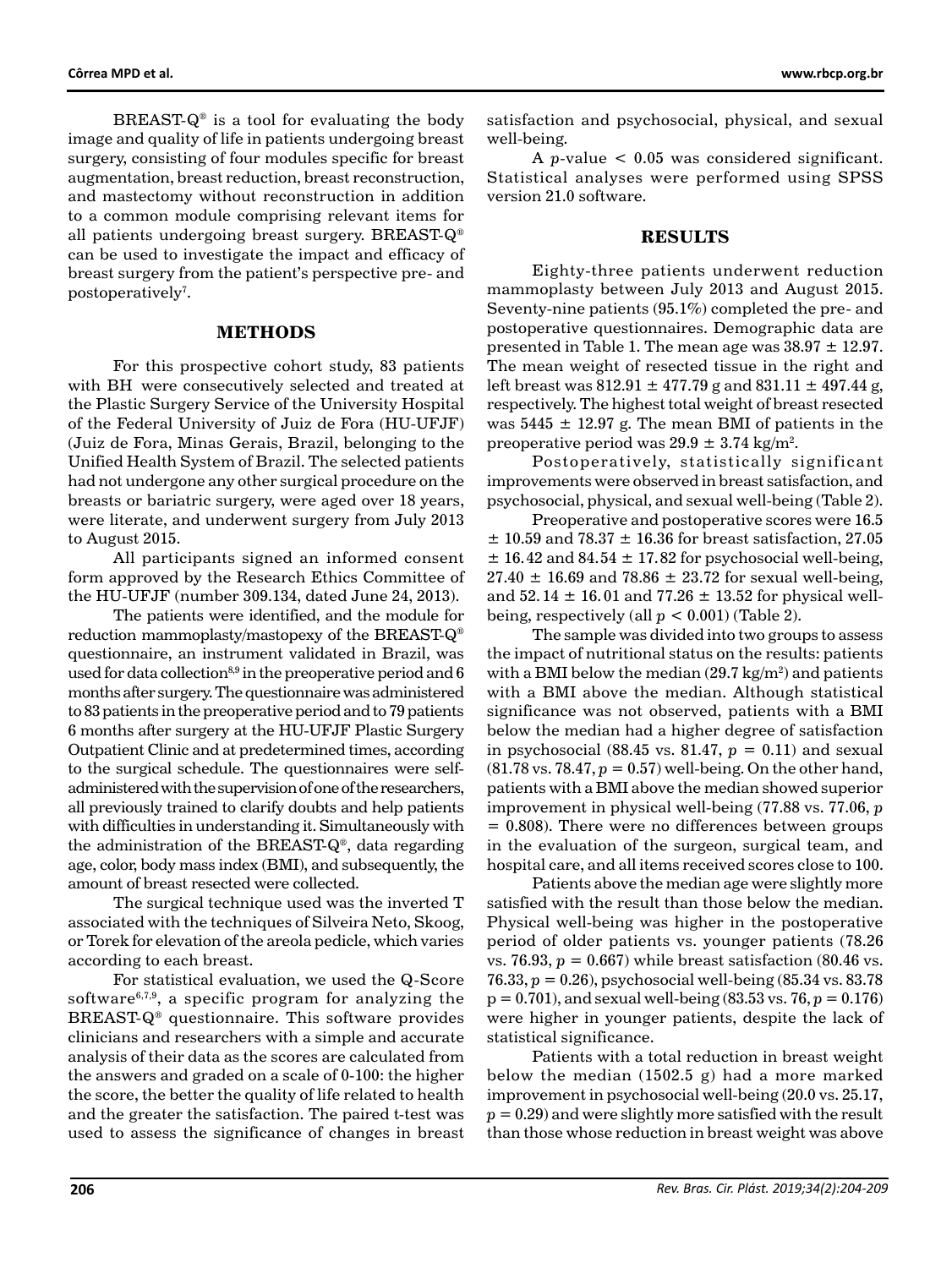|                        | n  | Minimum | Maximum | Standard deviation<br>Mean |           |
|------------------------|----|---------|---------|----------------------------|-----------|
| Age, years             | 83 | 18.00   | 64.00   | 38.9700                    | 12.97838  |
| BMI, kg/m <sup>2</sup> | 74 | 22.40   | 39.69   | 29.9000                    | 3.74741   |
| Right breast           | 81 | 85.00   | 2885.00 | 812.9100                   | 477.79552 |
| Left breast            | 81 | 60.00   | 2560.00 | 831.1100                   | 497.44540 |
| Total                  | 81 | 145.00  | 5445.00 | 1644.0200                  | 956.22670 |

**Table 1.** Demographic data and descriptive statistics.

 $N =$  Sample number; BMI = body mass index.

**Table 2.** Results and changes in the pre- and postoperative scores.

|                           | Preoperative |        |                    | Postoperative |       |                    |       |
|---------------------------|--------------|--------|--------------------|---------------|-------|--------------------|-------|
|                           | n            | Mean   | Standard deviation | n             | Mean  | Standard deviation | р     |
| Satisfaction with breasts | 79           | 16.557 | 10.5996            | 79            | 78.37 | 16.369             | 0.001 |
| Psychosocial well-being   | 78           | 27.051 | 16.4292            | 78            | 84.54 | 17.829             | 0.001 |
| Sexual well-being         | 65           | 27.40  | 16.692             | 65            | 78.86 | 23.720             | 0.001 |
| Physical well-being       | 76           | 52.14  | 16.011             | 76            | 77.26 | 13.528             | 0.001 |

 $N =$  Sample number;  $p =$  Value of statistical significance.

the median  $(91.54 \text{ vs. } 90.36, p = 0.72)$ . In these patients, the scores for breast satisfaction (75.67 vs. 81.28,  $p =$ 0.133), physical well-being (75.36 vs. 79.61, *p* = 0.174), and sexual well-being (78.92 vs. 81.68, *p* = 0.622) were higher postoperatively.

Complications were observed in 10 patients (12.04%) who had some type of intercurrence, one with a hematoma that was drained in an outpatient setting, one with a keloid scar that was treated with resection and infiltration with intralesional corticosteroids, three with some degree of fat necrosis, one with a hypertensive pneumothorax treated with thoracic drainage, and four with areola necrosis (one with bilateral and three with unilateral necrosis), two of whom were treated surgically.

## **DISCUSSION**

The breast represents femininity, symbolizing motherhood and the female sexuality. Breastfeeding, a function of the mammary gland, creates a close relationship between the organ and the reproduction of the species $3,4$ .

BH is a benign alteration that affects the breasts, causing an increase in volume that is disproportionate to the biotype of the woman. Thus, this deformity causes physical and psychological consequences, such as depression and anxiety, leading to social isolation and suffering with the loss of self-esteem and libido.

Surgery aims to reduce breast volume, improve aesthetics, and helps correct postural problems, back pain, and ptosis, especially after pregnancy and lactation<sup>2,10</sup>. Mammoplasty has also been used to obtain aesthetic or postural balance in patients undergoing mastectomy or sectionectomy/quadrantectomy for contralateral breast cancer.

Surgical therapy results in an increase in the quality of life, which has been used since the end of the previous decade as an indicator in the assessment of healthcare services provided t o t h e population. Moreover, the quality of life has been incorporated into care services and has been influencing therapeutic decisions and behaviors of health teams<sup>11</sup>.

Several evaluations were made with more specific samples of patients in order to assess the relationship between quality of life and reduction mammoplasty in the groups studied. Patients under 18 years of age undergoing surgery were retrospectively analyzed, and a significant prevalence of limiting symptoms was found in these patients preoperatively, encouraging early surgery to attenuate them $12$ .

Although the analyses of the above-mentioned instruments follow rigid methodologies that have already been exhaustively validated and used, any attempt to address quality of life is challenging. The use of several instruments in the same study may be due to the difficulty in finding an ideal instrument for this type of analysis. Hermans et al.<sup>13</sup>, Mello et al.<sup>14</sup>, and O' Blenes et al.<sup>15</sup> used the Rosenberg self-esteem scale and the SF-36 (Short Form Health Survey) and found a positive effect on the quality of life of patients undergoing reduction mammoplasty.

Hermans et al.<sup>13</sup> assessed pain using the  $EQ-5D$ (European Quality of Life-5 Dimensions) questionnaire. Saariniemi et al.16, in turn, used specific instruments to determine whether breast augmentation significantly reduced pain as well as reduced limitations on daily activities, which is in agreement with the results of Sabino Neto et al.<sup>17</sup>

Additional evidence of pain reduction after breast reduction was the decrease in the use of analgesics and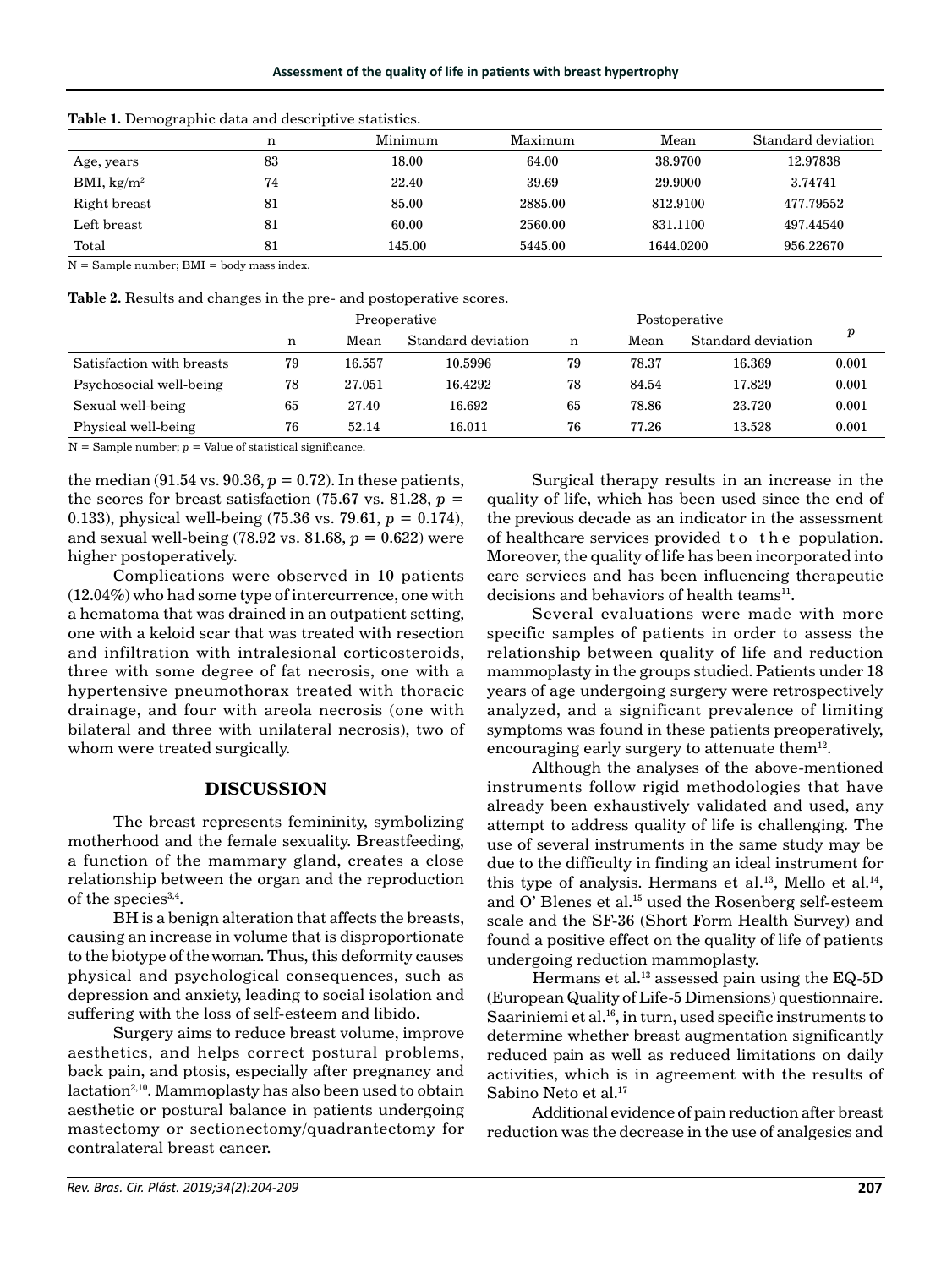nonsteroidal anti-inflammatory drugs by 92 patients undergoing this procedure<sup>16</sup>.

It should also be emphasized that the samples assessed with the instruments had different characteristics, making the general conclusions obtained in these analyses less reliable $6$ .

The BREAST-Q®18 is a new instrument for assessing body image and quality of life in patients undergoing breast surgery. It was developed at the Memorial Sloan Kettering Cancer Center and the University of British Columbia, following strict rules of international guidelines, such as those of the U.S. Food and Drug Administration and Scientific Advisory Committee of the Medical Outcomes Trust<sup>6,7,19-21</sup>. It was translated into Portuguese after authorization and compliance with the norms of the institution that holds the questionnaire's copyright $^9$ .

The BREAST-Q®, the analysis tool used in this study, has already been used in a study that compared preoperative and 6-week postoperative results and found that breast reduction increases satisfaction with the appearance of the breasts as well as physical, sexual, and psychosocial well-being and that the satisfaction of patients is strongly related to satisfaction with their appearance<sup>5</sup>. Coriddi et al.<sup>5</sup> indicate as a limitation of their study the cross-sectional design and state that further studies evaluating patients 6 weeks after breast reduction should be conducted to evaluate the results in the long term.

The patients' answers to the questionnaires were included in the Q-score, which consolidates the answers into a single numerical value for each category, ranging from 0 to  $100^{7,8}$ .

It is important to emphasize that, in the study conducted by our institution, the second questionnaire was assessed 6 months postoperatively, a period in which the surgical outcome tends to be more similar to the permanent result and therefore ruling out the bias of gratitude, as the closer the postoperative period is to the surgery the stronger are the memories of breast deformity in these individuals.

Although one of the biggest complaints of mammoplasty is the size of the scars, the degree of satisfaction (mean score of 79.4  $\pm$  16.2) indicates that patients are satisfied with the scars of the breasts, as in the BREAST-Q®, questions about satisfaction with the size and quality of the scar are included.

Romeo et al. $2<sup>2</sup>$  evaluated 51 patients using five questionnaires (the SF-36, Hamilton Anxiety Rating Scale, Hamilton Depression Scale, Female Sexual Function Index, and a cicatricial evaluation) and found that the surgery led to a better perception of body self-esteem and interpersonal relationships and that the scar did not influence the perception of sexuality

of women, given that their postoperative satisfaction was greater as time went on.

Age, nutritional status, and weight of the resected tissue did not influence the perception of quality of life assessed using the BREAST-Q®, although the results suggest further investigations.

The use of several questionnaires leads to results similar to those achieved using the BREAST-Q®, which allows us to affirm the range of information obtained with a single method, making this a reliable tool for evaluating the results of breast surgery. We highlight in this study the administration of pre- and postoperative questionnaires in the same sample; i.e., the patients who answered the BREAST-Q® preoperative module were the same patients who underwent surgery and subsequently answered the BREAST-Q® postoperative module for reduction mammoplasty/mastopexy 6 months after surgery.

#### **CONCLUSION**

BH continues to be a body alteration that impairs women's quality of life, worsening their selfimage, work activities, and body aesthetics. This study demonstrated, using the BREAST-Q® questionnaire, that breast reduction mammoplasty significantly improved breast satisfaction and physical, psychosocial, and sexual well-being. This study also assessed the satisfaction of patients with the results of the surgery, the information provided to them, the nipples, the plastic surgeon, the team, and the hospital reception, showing high scores in their evaluations.

This study showed that patients with BH undergoing surgery to reduce breast volume had a significant improvement in the various aspects of quality of life and evaluated as positive the surgical results, the medical hospital team, and their nipples.

The development and validation of the BREAST-Q® represents an important advance for plastic and reconstructive breast surgery because it is a specific method to assess these surgeries in addition to serving as a reference for comparing different studies and populations undergoing surgery.

# **COLLABORATIONS**

- **MPDC** Conception and design study, data curation, final manuscript approval, project administration, realization of operations and/or trials, supervision, visualization, writing - original draft preparation.
- **AMDC** Conceptualization, final manuscript approval, visualization, writing - review & editing.